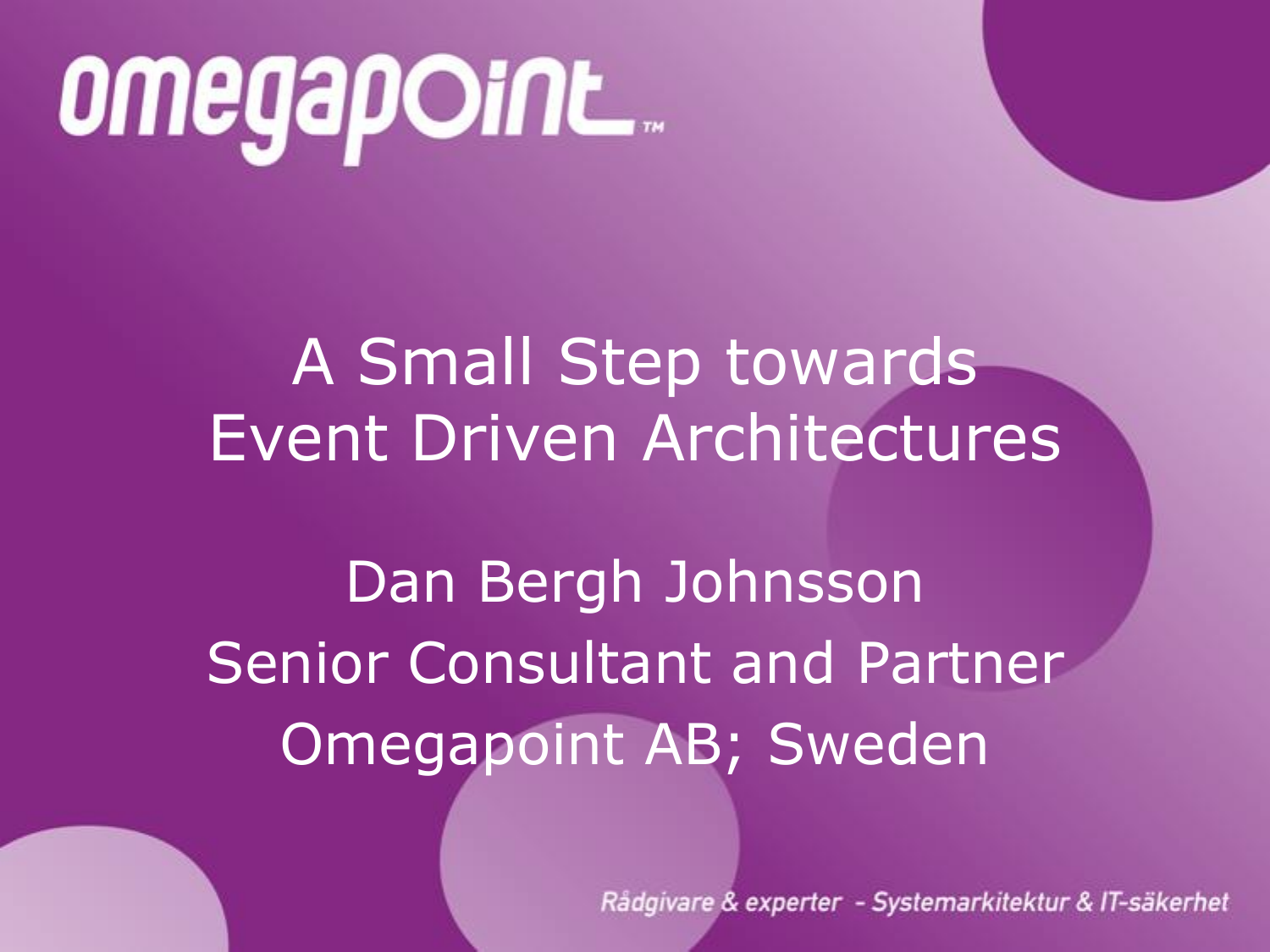

Show the mismatch of traditional call-stack architectures vs modern multicore machines and

point in a feasible direction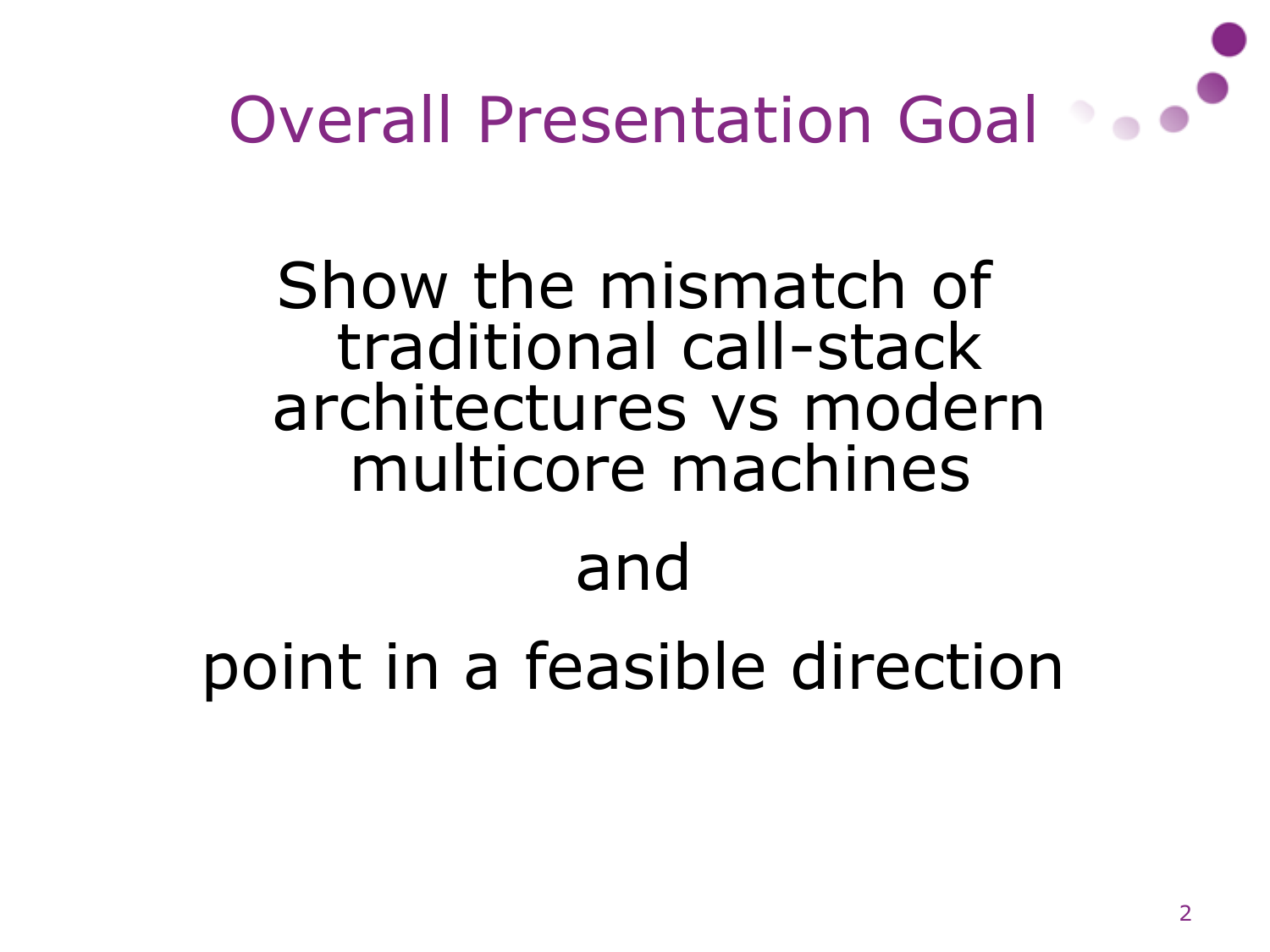### Call Stack Code

public void clearOrderForShipping() { cardservice.reserveFundsOnCard(); inventory.allocateStuff(); custserv.notifyOrderPreparesForShip(); storehouse.prepareForShipping() }

One-processor job!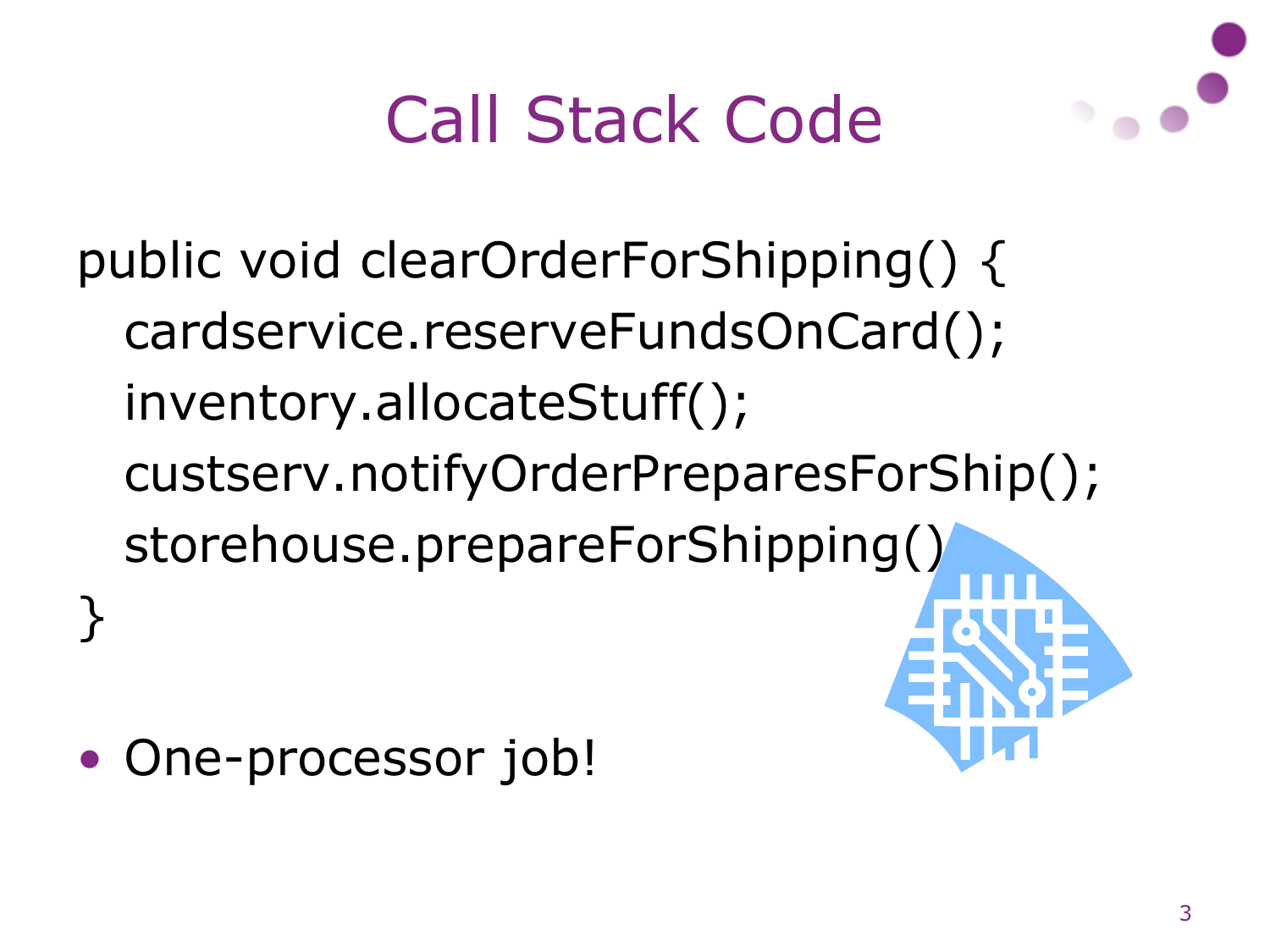# Call Stack



Advantages

- Easy error handling – Cut on first fail
- "Tail" of failing job never executed
- Order seems important

**Drawbacks** 

- Execution locked into one processor – Amdahl's Law
- Limited by "headroom" inside processor
	- Moore's "Law"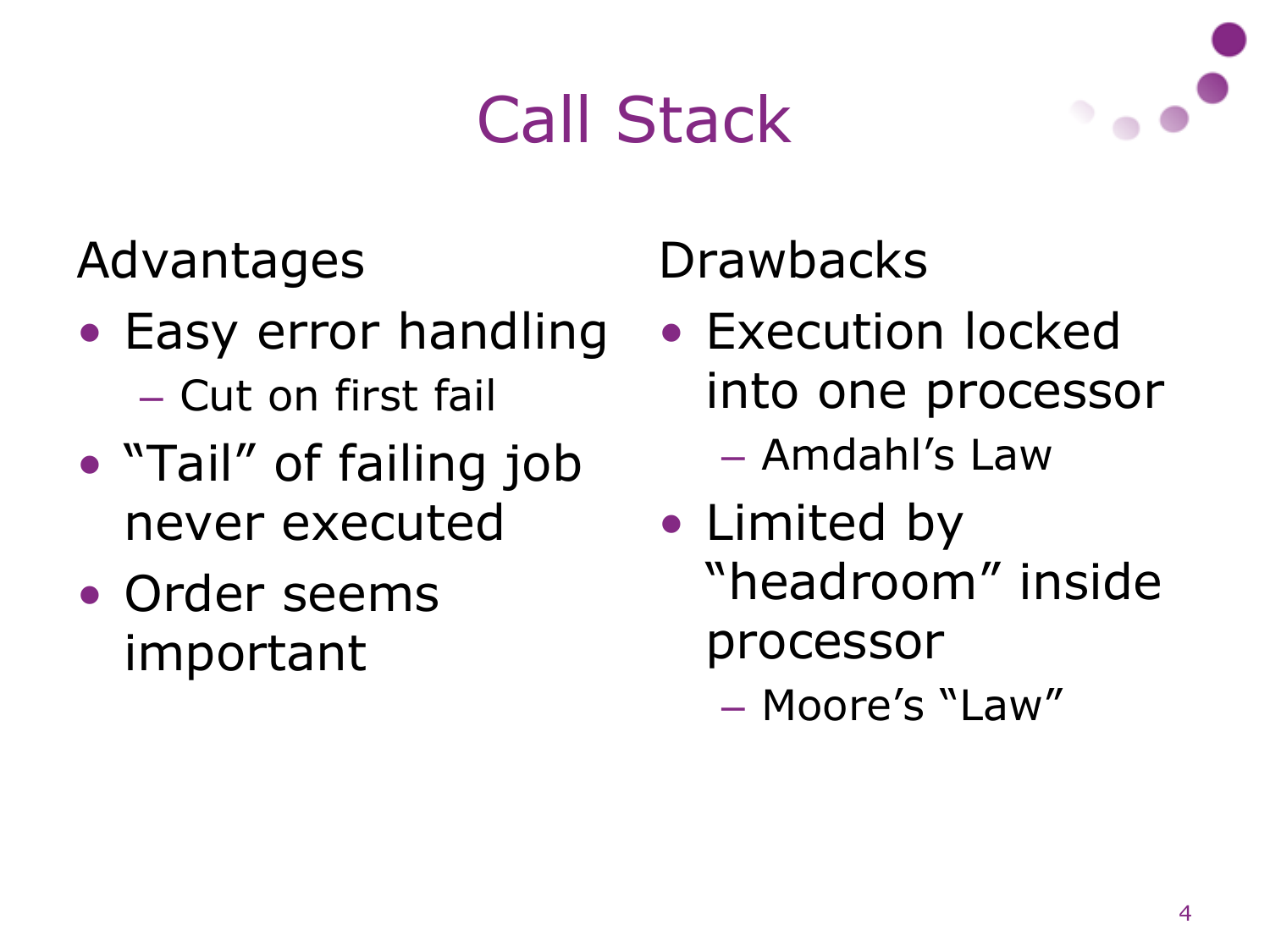### Modern computers

- Heat/power limiting factor
- New measures – MIPS / Watt
	- $-$  MIPS / m<sup>3</sup>
- Multi-core

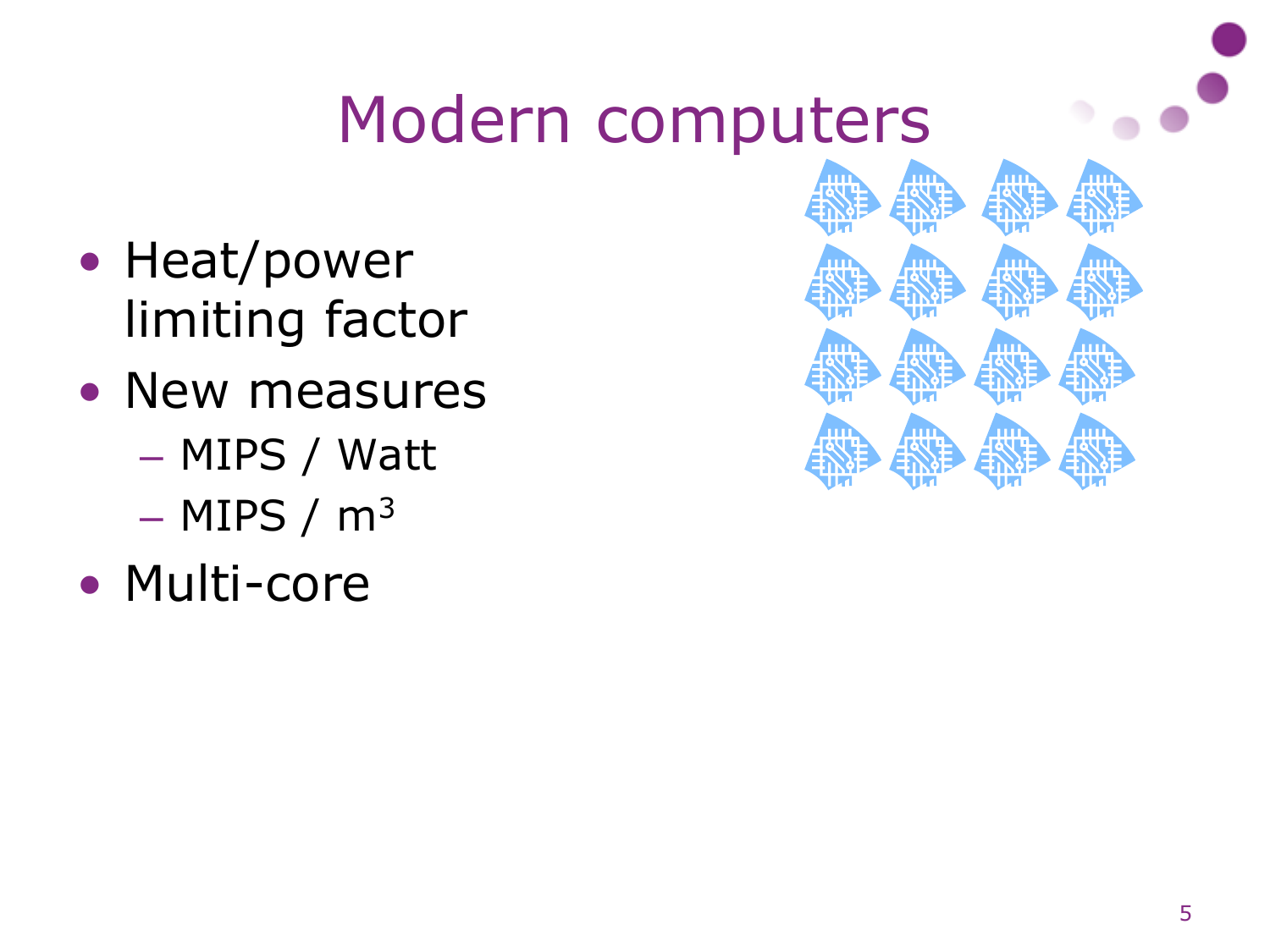## Next Generation Computers on

- More processors
- Each processor not more powerful
- "Headroom inside" does not rise

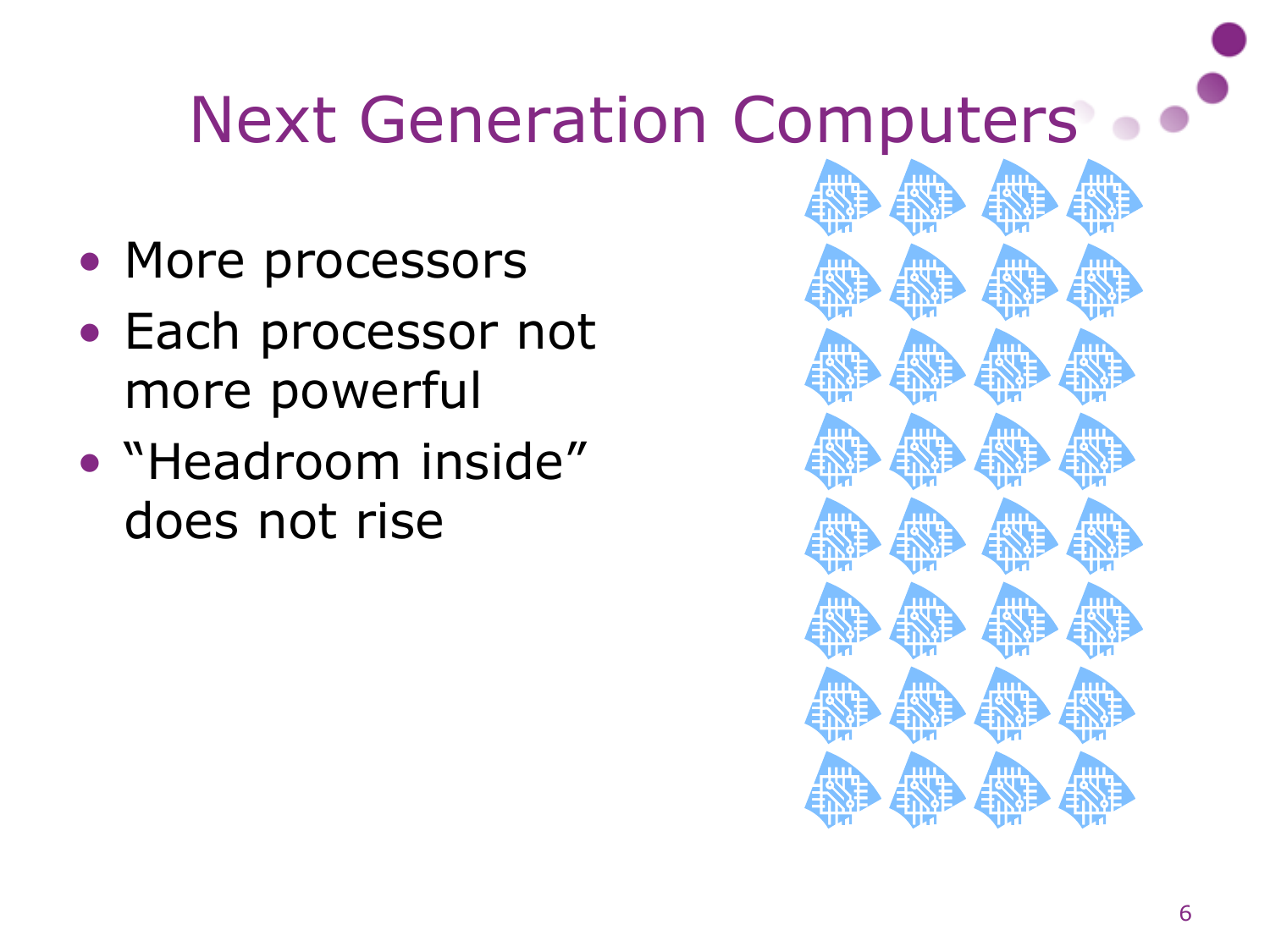

# The Problem to Come

#### Facts

- More complex computations
- Not faster processors
- Effect
- Better capacity
- Same, or slower, response time
- Insight
- We need to change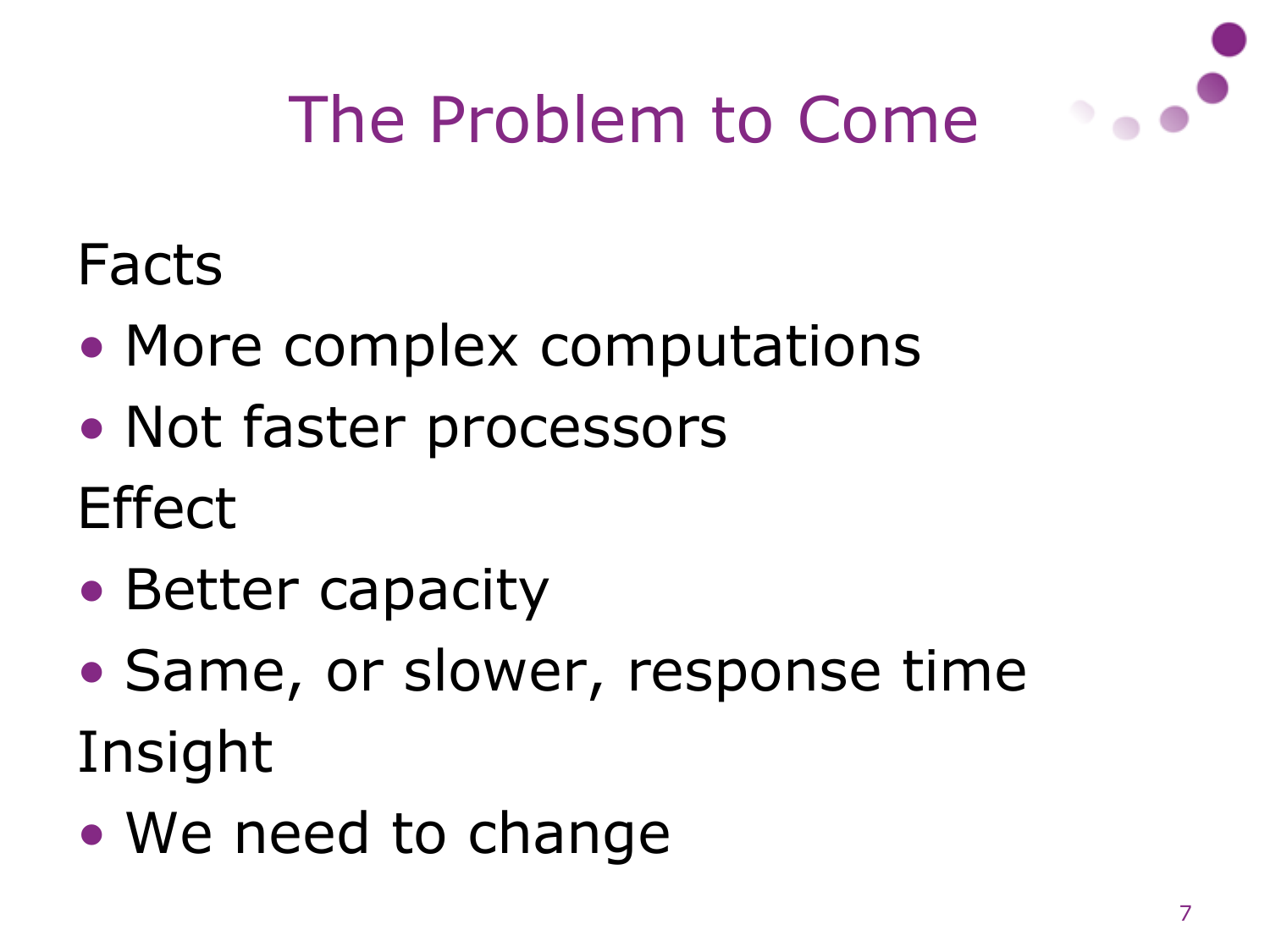# One Possible New Guiding Star -EDA

Event Driven Architecture

- Events trigger processing
- Processing generates events
- Watch the state whenever you want

### "Order Cleared" Example

- OrderCleared -> CardPayment, Inventory …
- LowOnStock -> Replenishment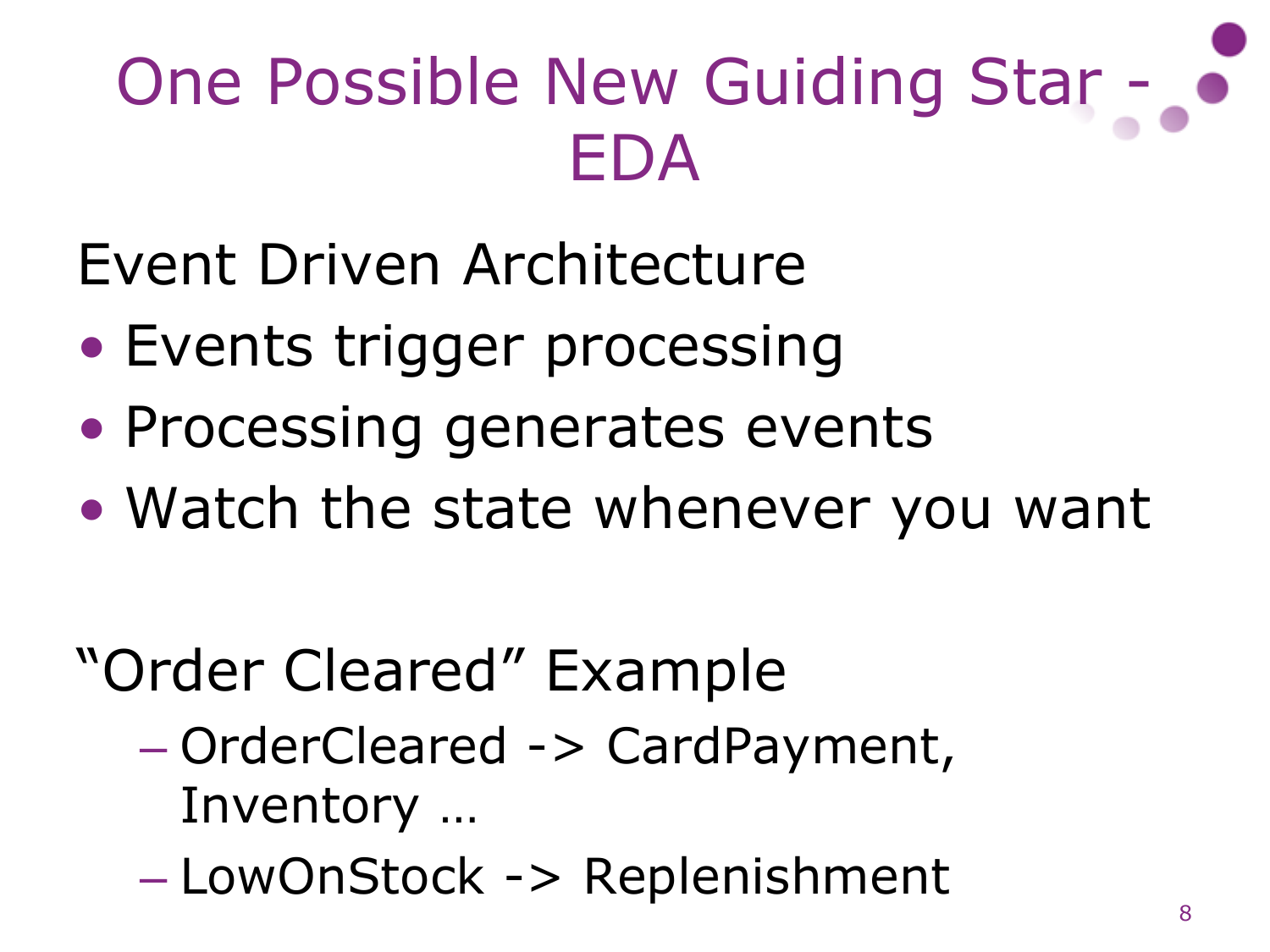### Big Mind-Shift

- Who will Make the Leap First? – Projects minimize risks
- Who will be Left Behind? – Existing systems will not be changed
- Need Low Threshold Approach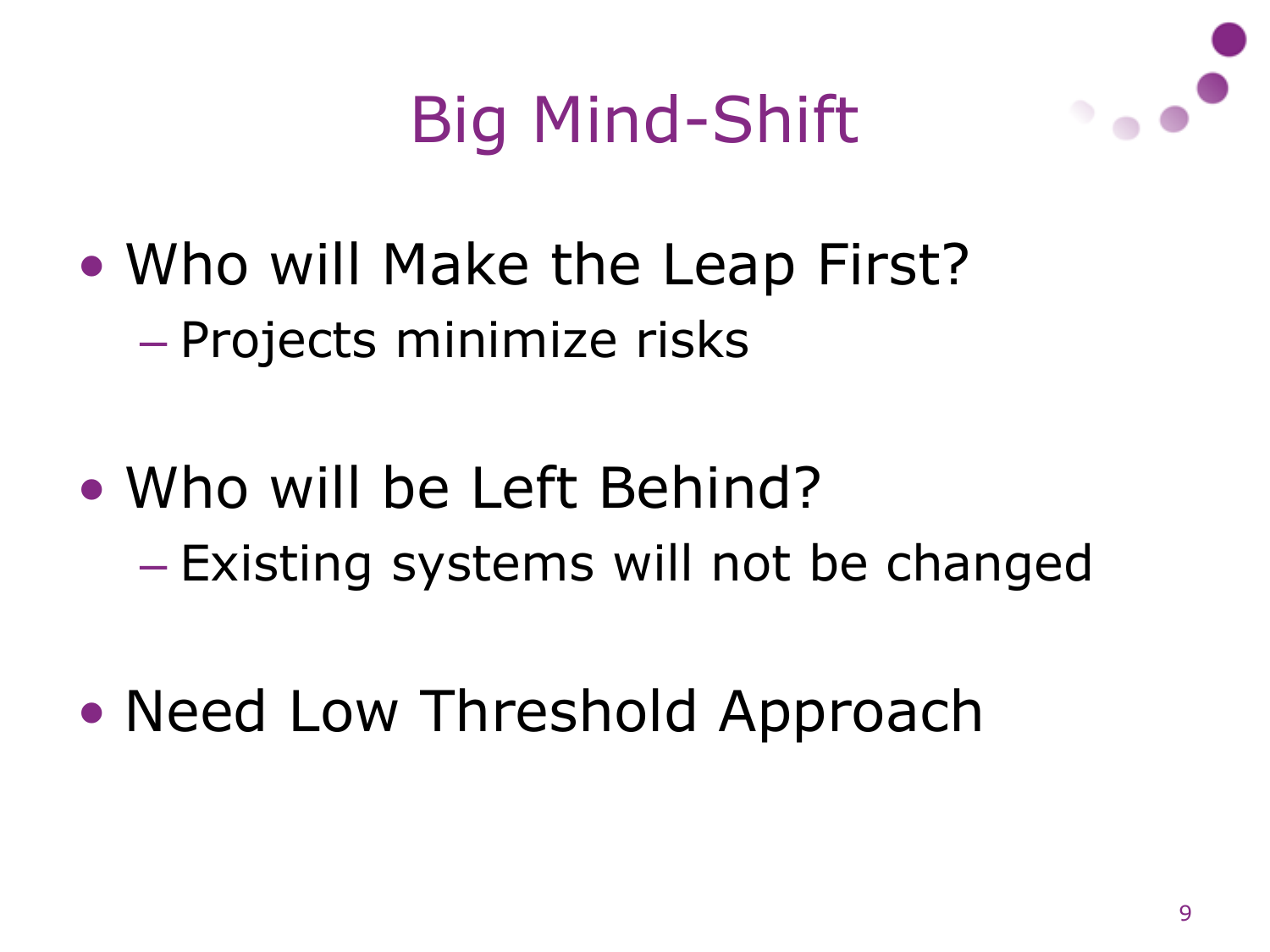# Small Step - From Verbs to Nouns

public void clearOrderForShipping() { new CardFundReservationTask().execute(); new InventoryStuffAllocationTask().execute(); new PreparedForShippingNotificationTask().execute(); new StorehouseShippingPreparationTask().execute(); }

• reserveFundsOnCard => CardFundReservation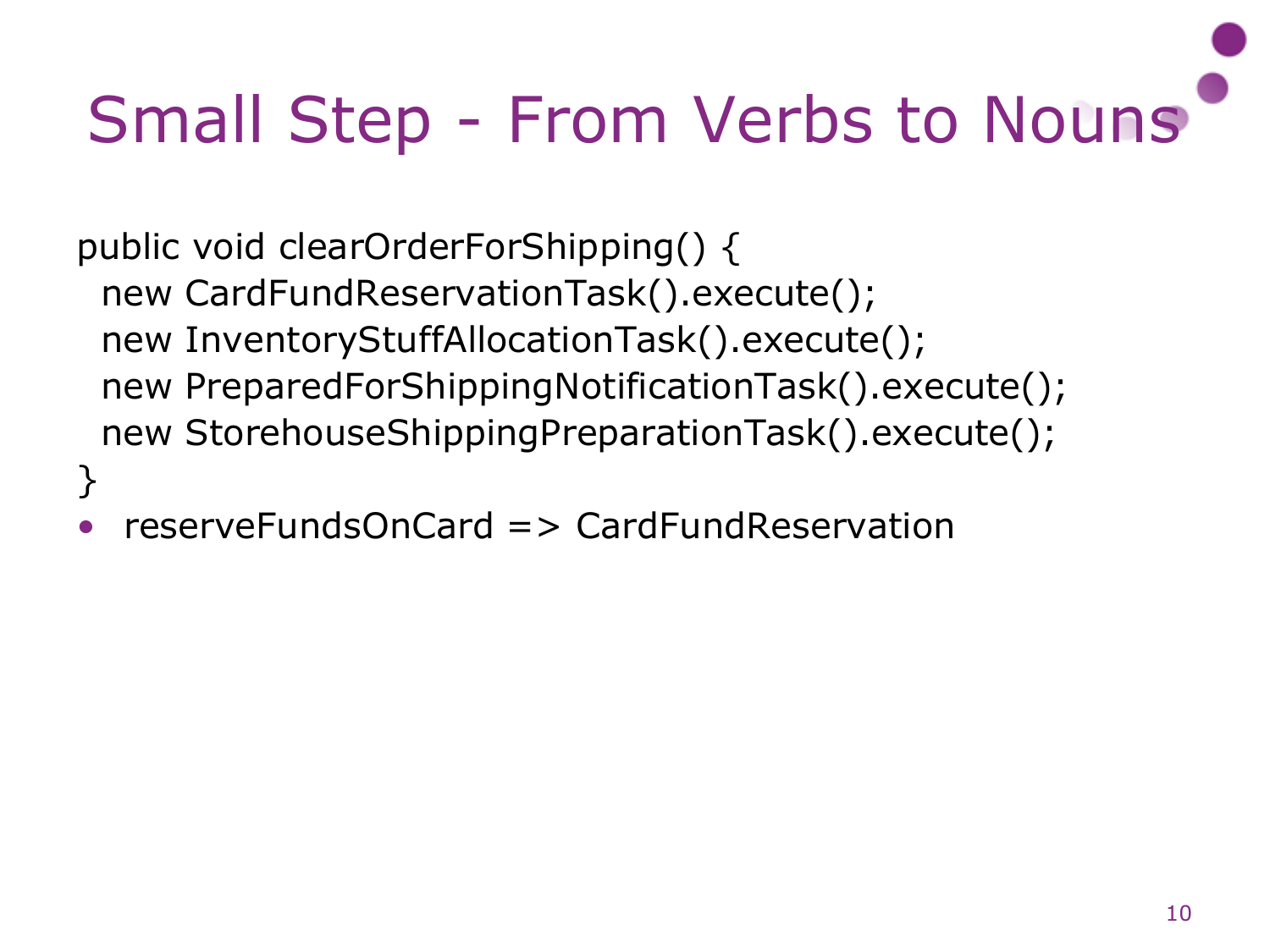# Small Change, Big Difference.

- Separation of responsibilities
	- Defining a task
		- new CardFundReservationTask()
	- Executing a task
		- .execute();
- Opened up for parallelism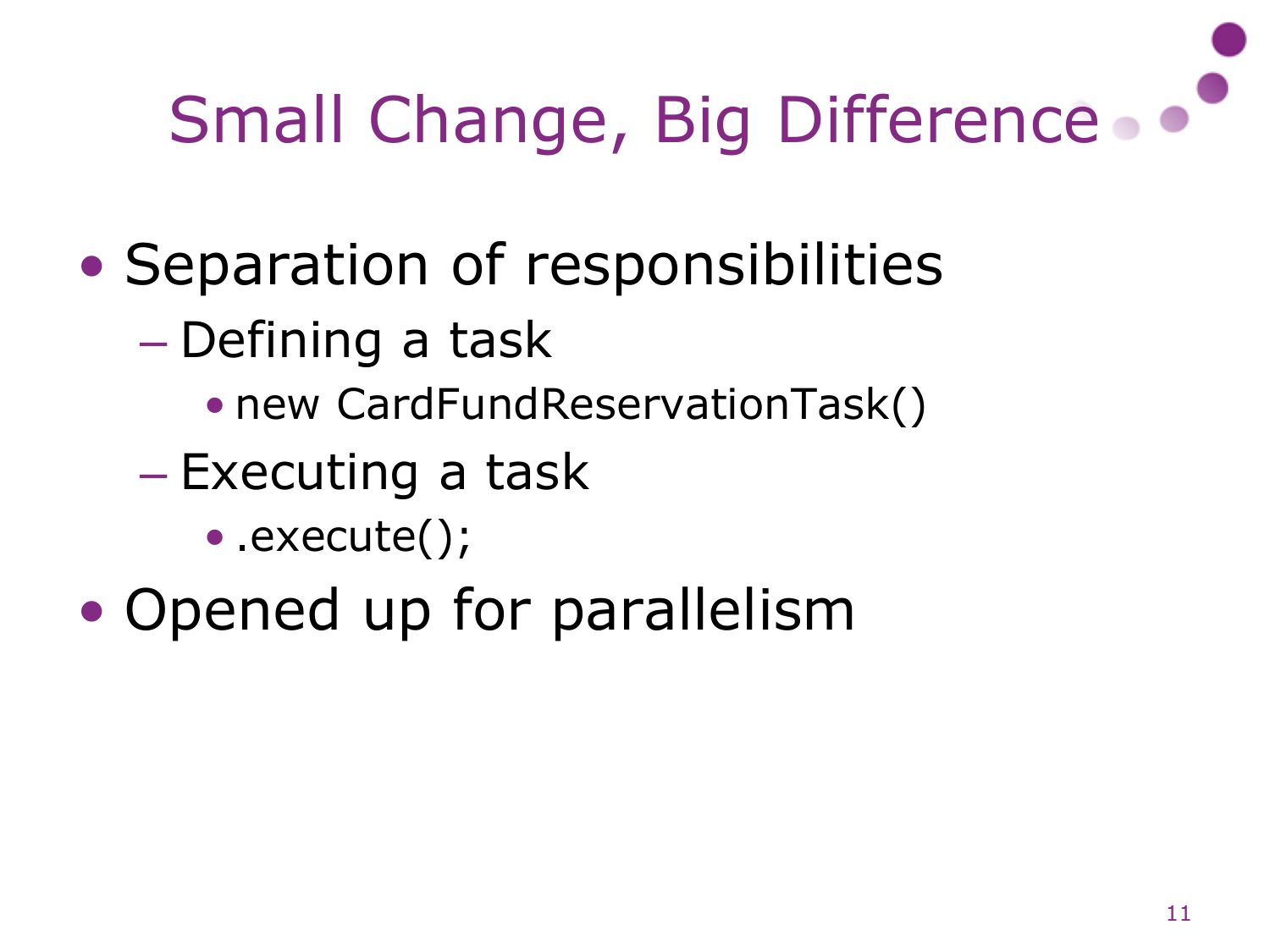# Another Step - Shifting Responsibilities

```
public void clearOrderForShipping() {
 cardserviceDest.send(
  new CardFundReservationTask());
 inventoryDest.send (
  new InventoryStuffAllocationTask());
 customerserviceDest.send (
  new PreparedForShippingNotificationTask());
 storehouseDest.send(
  new StorehouseShippingPreparationTask());
 waitUntilSynch();
}
```
- Command/Request => Inquiry/Needing Help
- Asynchronous and Parallel Computations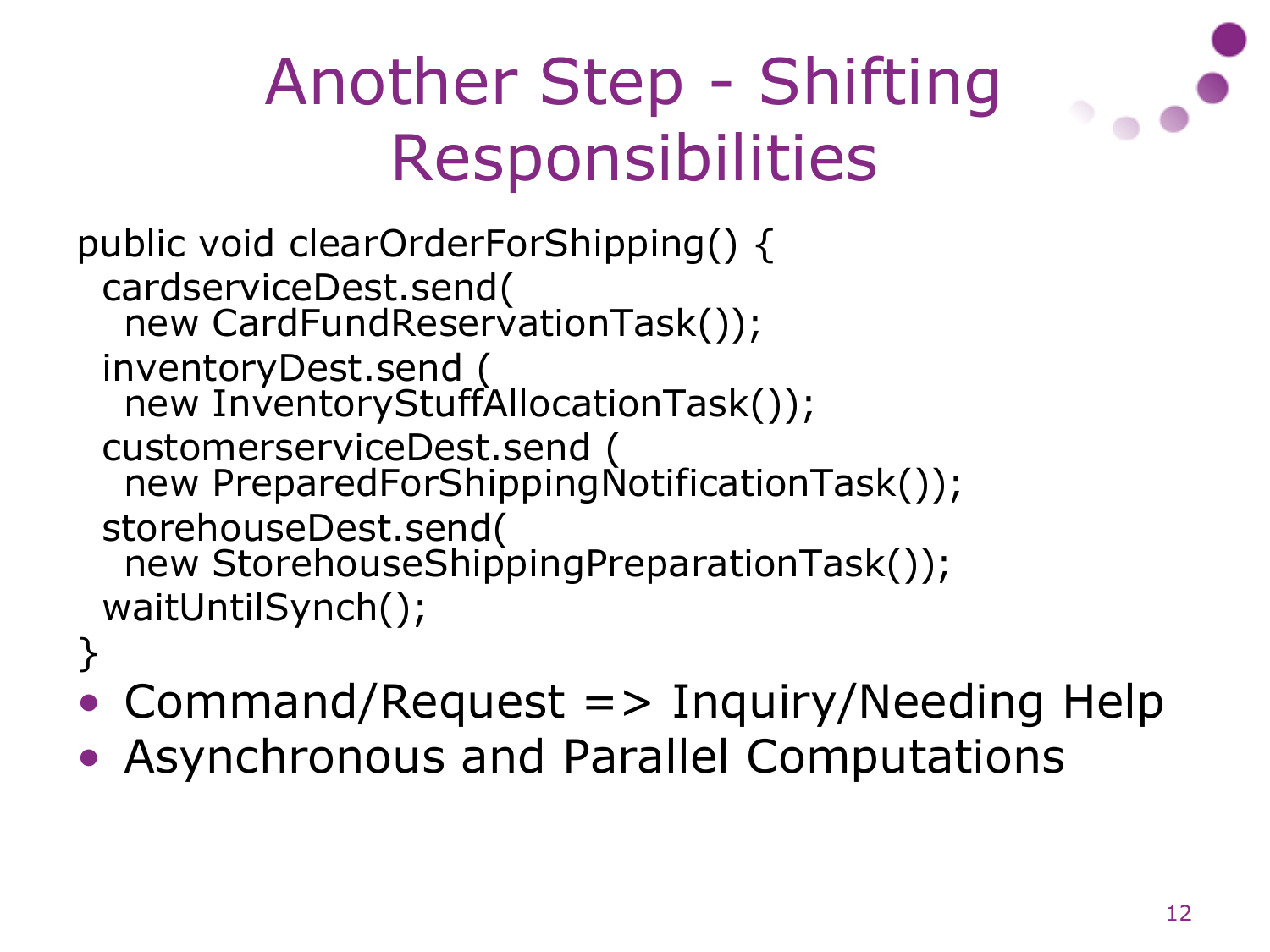# Order is not Always Important .

#### Seem important

Also seem important

cardservice. reserveFundsOnCard(); inventory.allocateStuff();

inventory.allocateStuff(); cardservice. reserveFundsOnCard();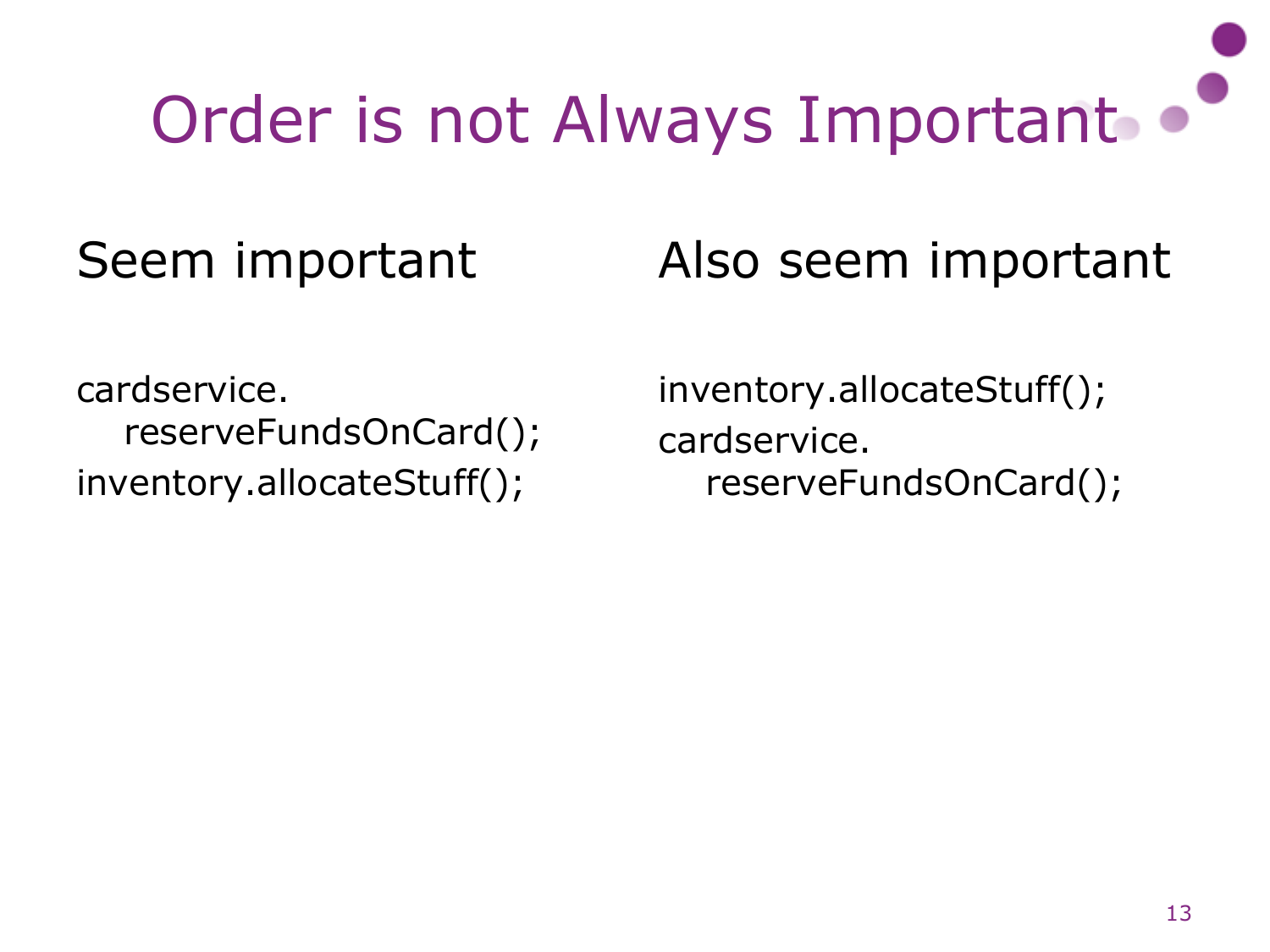# Inquiry Driven Architectures .

Advantages

- Parallelism
- Faster response time

Drawback

- Execute everything even if not necessary
- Compensating action on failure
- Cumbersome error handling
- Inconsistency needs to be modelled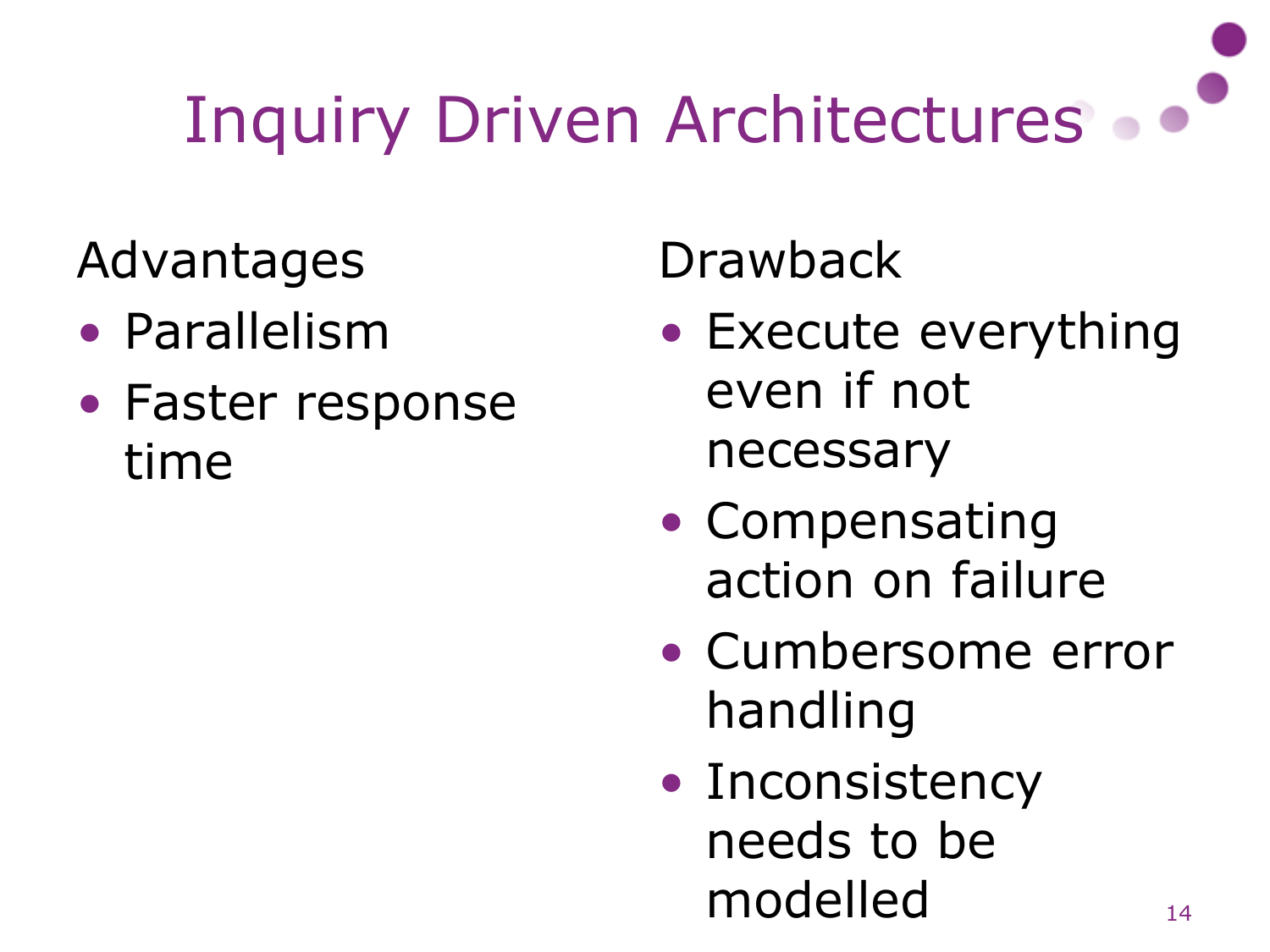

#### My Boss's Slide

• Yes, we do consulting – sales@omegapoint.se • Yes, we are hiring – jobs@omegapoint.se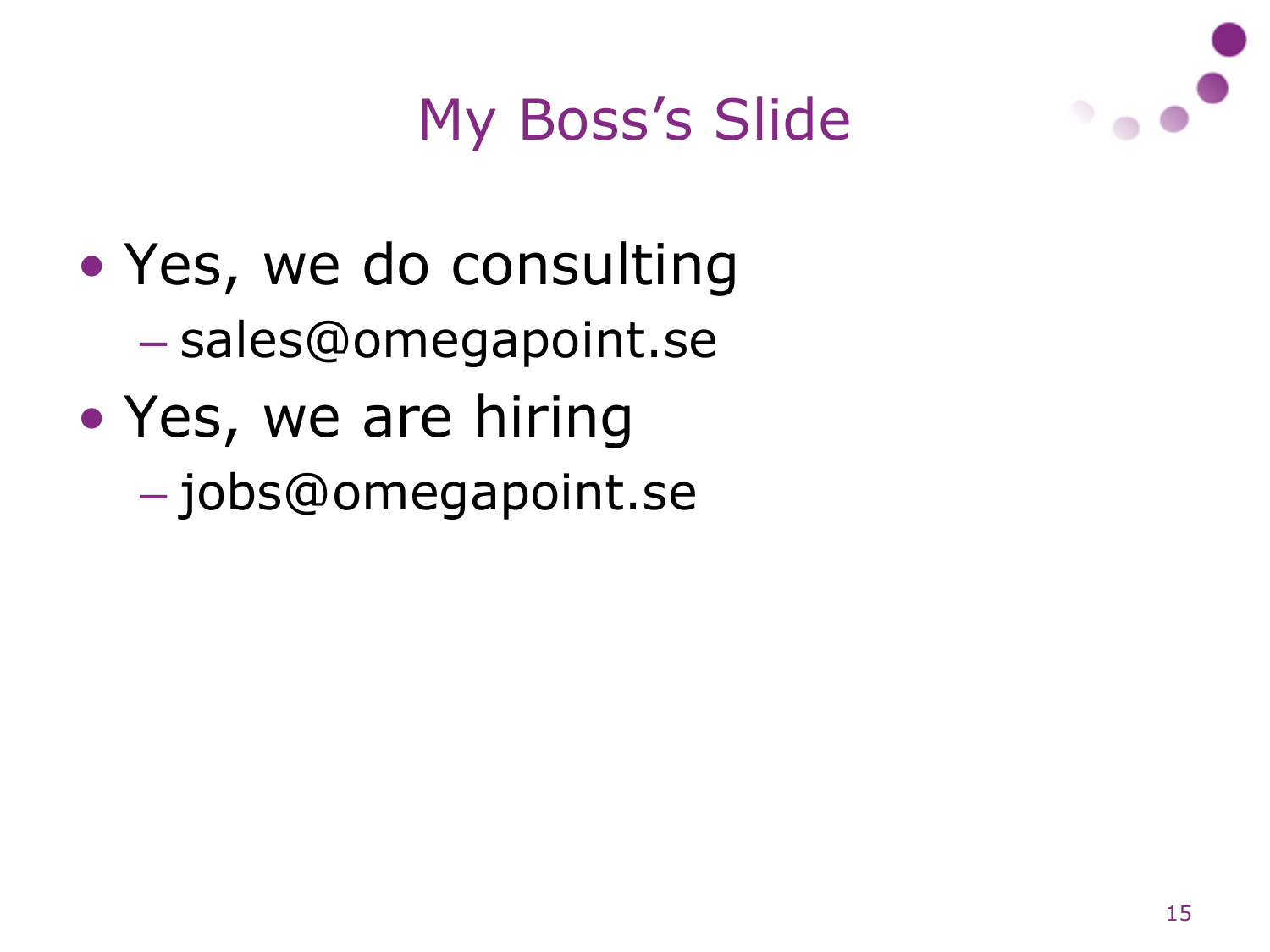

Four modes of naming a channel and associated semantics [Hohpe CSS2007]

- Receiver creditServiceDest – Command based
- Operation reserveFundsDest – Need based
- Document creditInfoDest
- Event orderClearedDest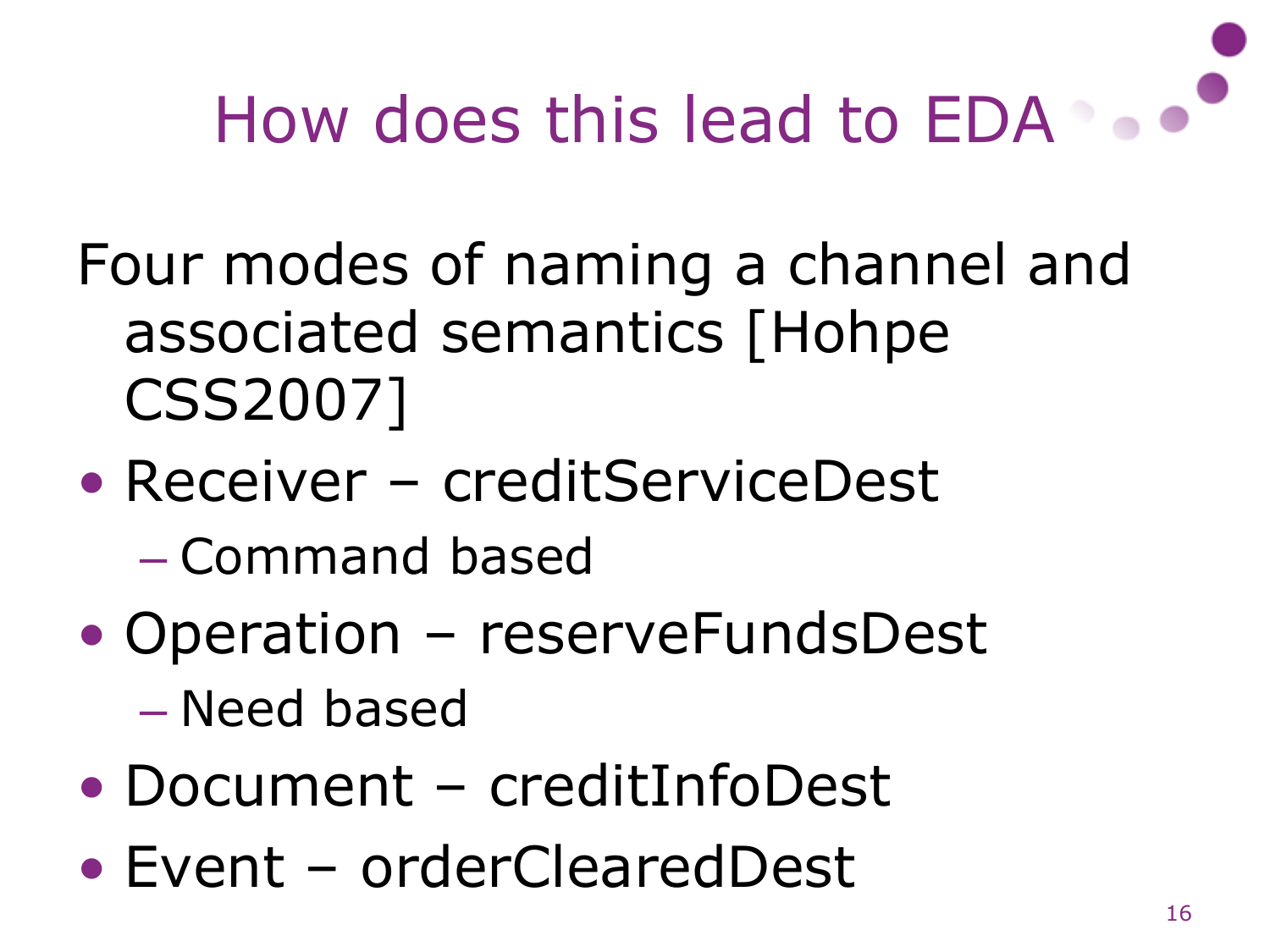### Summary



- Call stack architectures are not sustainable
- We need to change – and need to be able to in small steps
- Look for parallelism sub system calls
- Question specified sequences
- Shift responsibility to callee-side
- Good luck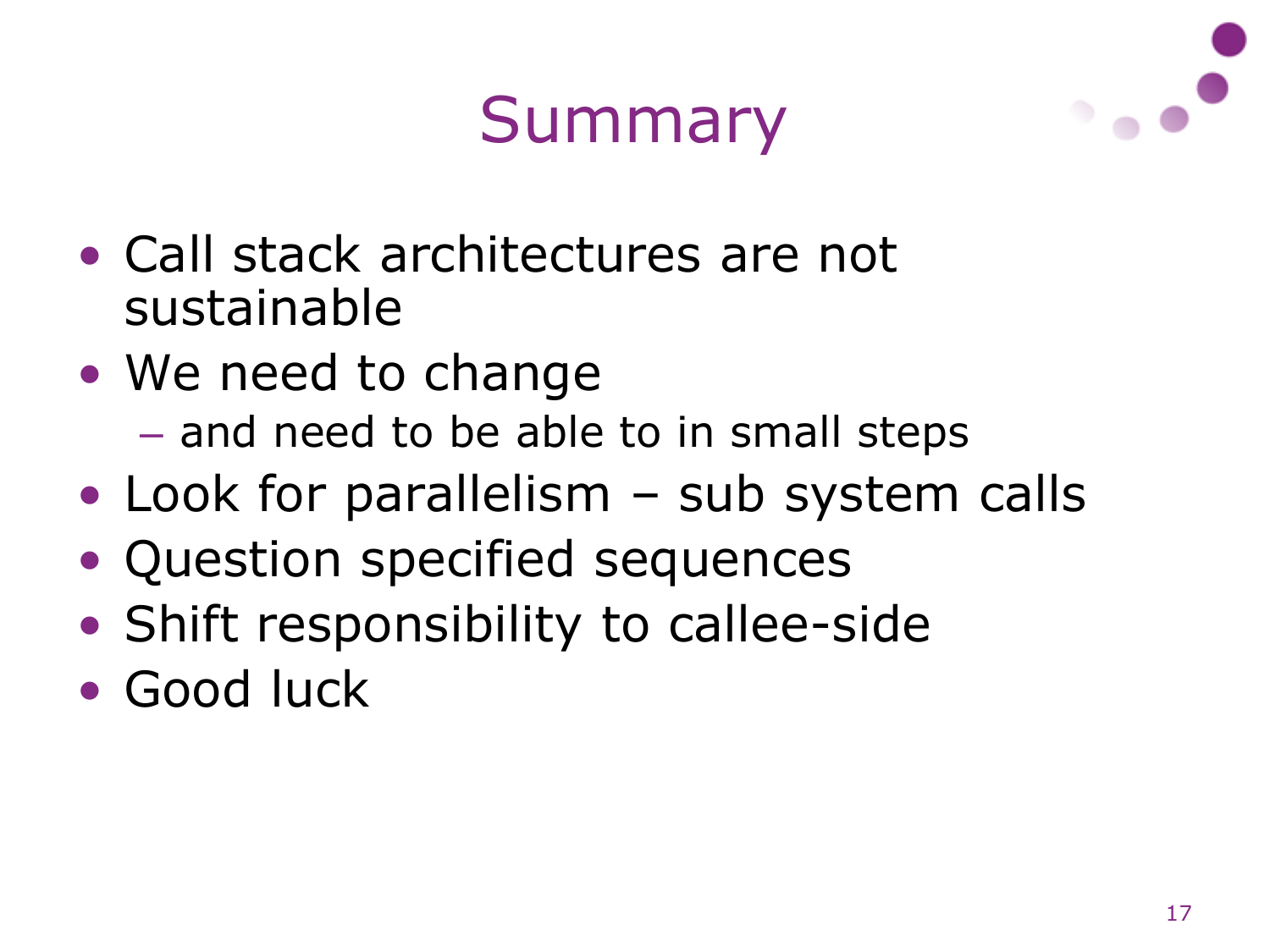

#### Call-stack architectures are not sustainable. Possible to change if some assumptions are challenged. We can make a small step (on Monday).